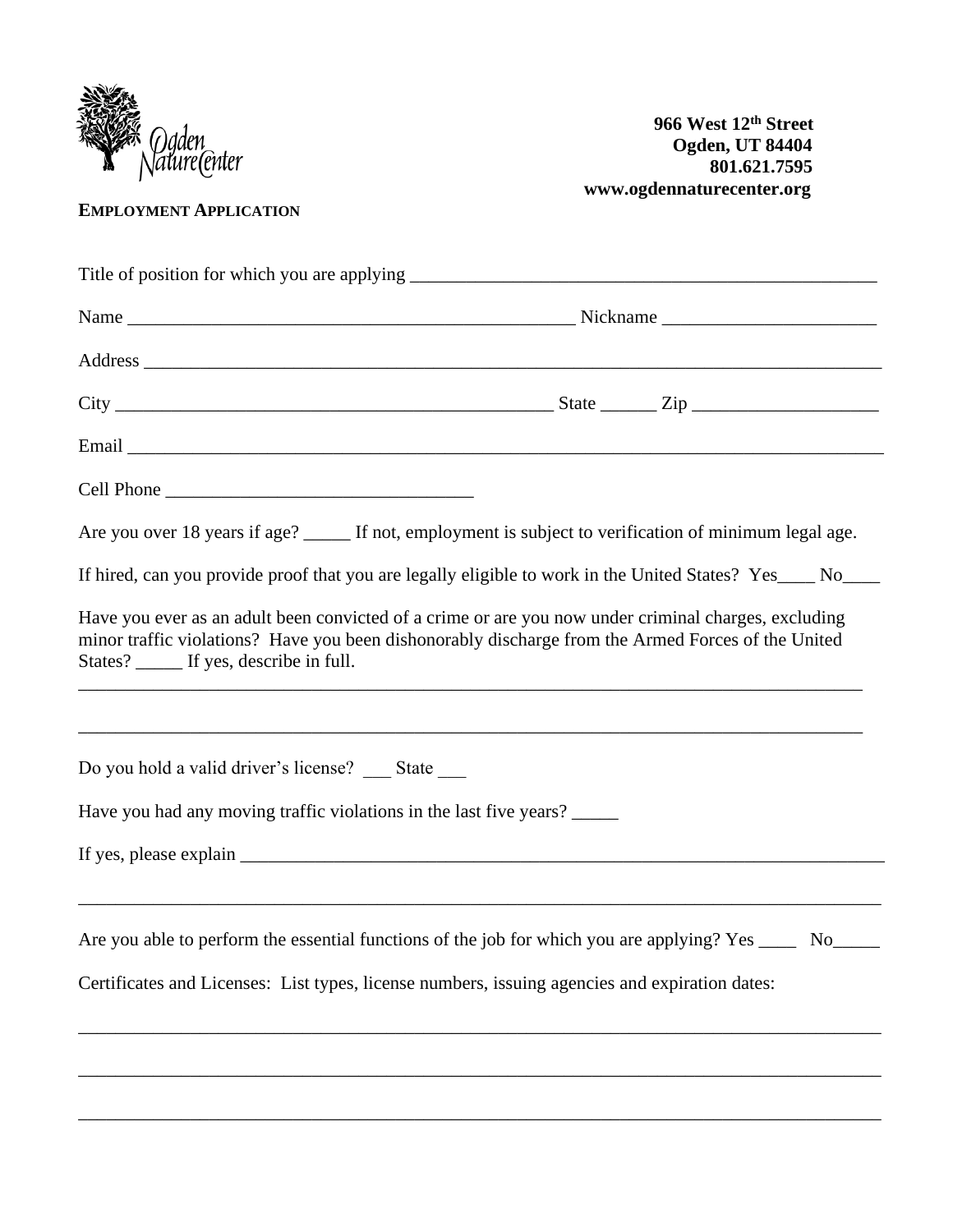## **References**

\_\_\_\_\_\_\_\_\_\_\_\_\_\_\_\_\_\_\_\_\_\_\_\_\_\_\_\_\_\_\_\_\_\_\_\_\_\_\_\_\_\_\_\_\_\_\_\_\_\_\_\_\_\_\_\_\_\_\_\_\_\_\_\_\_\_\_\_\_\_\_\_\_\_\_\_\_\_\_\_\_\_\_\_\_\_

Please list name, title, address, and telephone numbers of three references who are not relatives

| 2. $\qquad \qquad$            |
|-------------------------------|
|                               |
|                               |
| $3.$ $\overline{\phantom{a}}$ |
|                               |
|                               |
|                               |

## **Please read each statement carefully and initial each numbered item as read.**

- 1. \_\_\_\_\_ I certify that all information given in this employment application and supplements is true and complete. I understand that any false information or omission may disqualify me from further consideration for employment and may justify my dismissal if discovered at a later date.
- 2. \_\_\_\_\_ I authorize investigation of all statements and matters contained in this application and supplements. I authorize all previous employers or persons having information concerning me or my record to report such information to the Ogden Nature Center. I release each such person from all claims or liabilities whatsoever on account of making such inquiry or making such disclosures whether favorable or unfavorable. I authorize Ogden Nature Center to conduct background checks.
- 3. \_\_\_\_\_ I understand that Ogden Nature Center is committed to maintaining a drug and alcohol-free workplace. Accordingly, I understand that once offered employment, I may be subject to a drug and alcohol screening upon hire, and once employed, the Ogden Nature Center may conduct additional drug and alcohol screening if it has reasonable suspicion to believe that I am under the influence of a drug or alcohol. My consent to submit to such a test is required as a condition of employment and my refusal to consent shall result in a refusal to hire or, if already employed, termination.